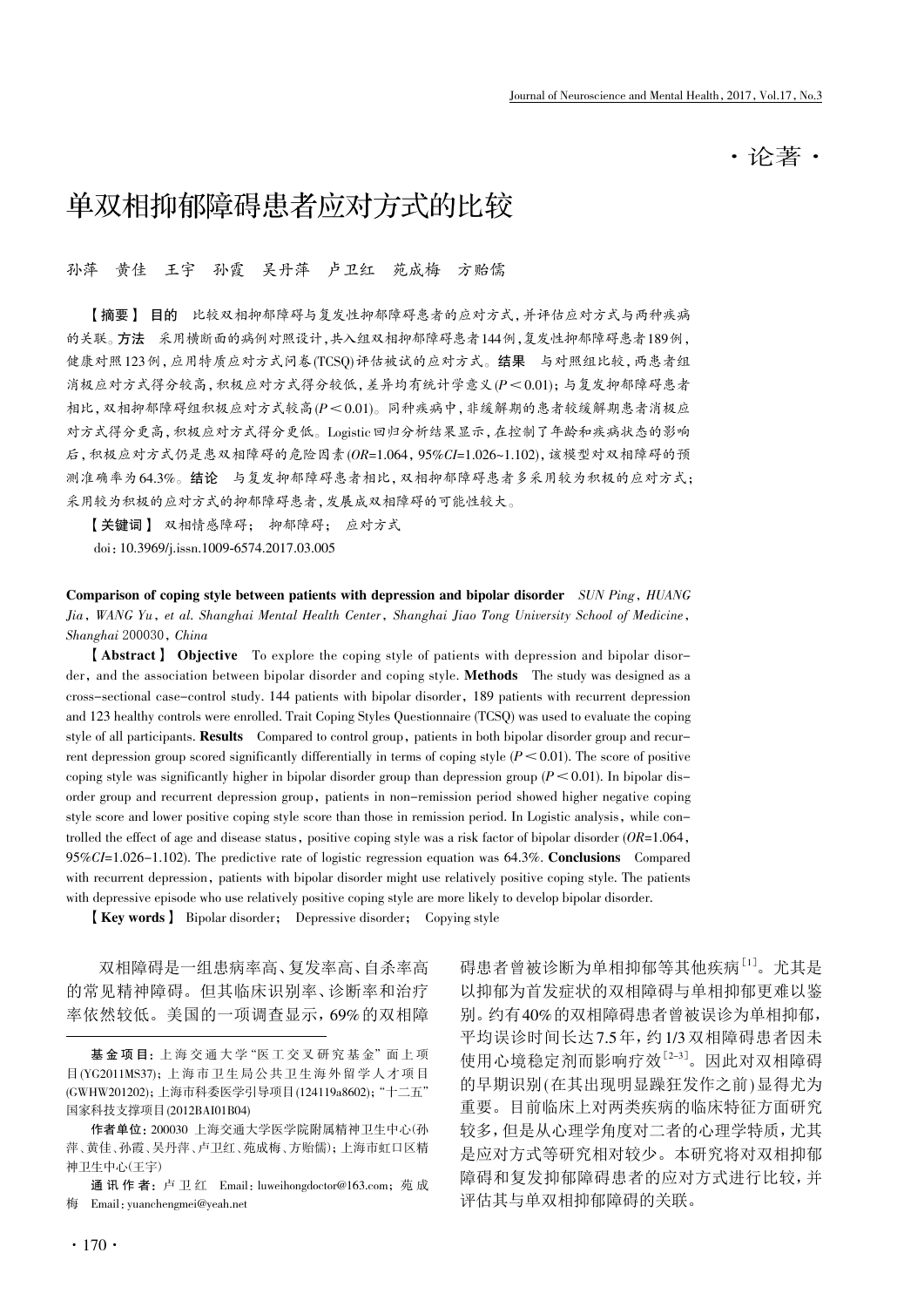### 1 对象与方法

#### 1.1 研究对象

1.1.1 双相抑郁障碍组 来自2009年6~12月在上 海交通大学医学院附属精神卫生中心门诊就诊及心 境障碍科住院的双相障碍患者。在签署知情同意 书后进行研究所需评估。入组标准:(1)既往或现在 曾符合美国精神障碍诊断与统计手册第4版(DSM-IV)双相障碍的诊断标准;(2)年龄18~65周岁,汉族; (3)排除目前患严重躯体疾病、继发的抑郁症状或躁 狂症状(如躯体疾病、药物或其他精神疾病)及严重 自杀企图者。

1.1.2 复发性抑郁障碍组 样本来源同上。入组标 准:(1)既往或现在曾符合美国精神障碍诊断与统计 手册第4版(DSM-IV)抑郁症诊断标准;(2)入组时有 过两次及两次以上抑郁发作;(3)年龄18~65周岁,汉 族;(4)排除目前患严重躯体疾病、继发的抑郁症状 或躁狂症状(如躯体疾病、药物或其他精神疾病)及 严重自杀企图者。

1.1.3 对照组 同期在上海交通大学医学院附属精 神卫生中心工作的职工、进修医师和实习医师。入 组标准:(1)不符合DSM-IV任何一种精神疾病的诊 断标准;(2)年龄18~65周岁,汉族;(3)排除目前患严 重躯体疾病者。入组123人,其中男47人,女76人, 平均年龄(31.57±6.43)岁。

该研究方案通过本中心伦理委员会审批,所有 被试均在签署知情同意书后进行研究所需评估。

1.2 方法

1.2.1 自编的病例报告表 包括人口学资料,姓名、 性别、年龄、民族、婚姻、教育等一般情况,以及起病、 病程和治疗等临床情况。

1.2.2 应对方式的评估 采用特质应对方式问卷 (Trait Coping Styles Questionnaire, TCSQ) 进行评估, 由姜乾金等编制,分为积极应对和消极应对两个分 量表,用以评估个体对生活中各种事件的相对稳定 的应对策略<sup>[4]</sup>。

1.2.3 疾病状态的评估 考虑到目前的疾病状态 可能影响患者填写自评量表,故按汉密尔顿抑郁量 表(HAMD)得分和Young氏躁狂量表(YMRS)得分将 患者分为缓解期和非缓解期两类。HAMD≤7分且 YMRS ≤12分, 为缓解期; HAMD > 7分或 YMRS > 12分,为非缓解期[5-6] 。

1.3 统计学方法 采用SPSS 17.0软件进行统计分 析。计量资料以均数+标准差(x±s)表示,两组间 比较采用t检验,3组间比较采用单因素方差分析; 在此基础上,以是否患双相抑郁障碍为因变量,对相 关因素进行Binary Logistic回归分析,进一步积极应

对方式与双相障碍的关联。P<0.05为差异有统计 学意义。

# 2 结果

2.1 患者一般人口学资料比较 见表1。结果显示 两组间的年龄和婚姻状况差异有统计学意义,复发 抑郁障碍组年龄更大,有配偶者比例更大;性别和文 化程度比较差异无统计学意义。

表1 患者一般人口学资料比较

| 项目                                      | 复发抑郁障碍组<br>$(n=189)$ | 双相抑郁障碍组<br>$(n=144)$ | $t/\chi^2$ 值 | P信    |
|-----------------------------------------|----------------------|----------------------|--------------|-------|
| 年龄 $(\overline{z}, \overline{x} \pm s)$ | $38.13 \pm 14.02$    | $34.92 \pm 13.92$    | 2.071        | 0.039 |
| 性别(例,%)                                 |                      |                      |              |       |
| 男                                       | 71(37.6)             | 66(45.8)             |              |       |
| 女                                       | 118(62.4)            | 78(54.2)             | 2.307        | 0.129 |
| 婚姻(例,%)                                 |                      |                      |              |       |
| 无配偶                                     | 60(31.9)             | 71(49.7)             |              | 0.001 |
| 有配偶                                     | 128(68.1)            | 72(50.3)             | 10.683       |       |
| 文化程度(例,%)                               |                      |                      |              |       |
| 中学及以下                                   | 94(60.0)             | 69(48.6)             |              |       |
| 大学及以上                                   | 80(42.6)             | 68(47.9)             | 2.711        | 0.258 |

2.2 3组间应对方式的比较 见表2。与对照组比 较,两患者组消极应对方式得分较高,积极应对方式 得分较低,差异均有统计学意义(P<0.01);与复发 抑郁障碍患者相比,双相抑郁障碍组积极应对方式 较高 $(P < 0.01)$ 。

表 2 3组间应对方式的比较 $($ 分, $x$ ±s)

| 组别      | 例数  | 消极应对方式                        | 积极应对方式                        |
|---------|-----|-------------------------------|-------------------------------|
| 双相抑郁障碍组 | 144 | $31.83 \pm 6.78$ <sup>*</sup> | $30.78 \pm 7.13$ <sup>*</sup> |
| 复发抑郁障碍组 | 189 | $32.57 + 6.12$ <sup>*</sup>   | $27.49 \pm 6.72^{**}$         |
| 对照组     | 123 | $2614 + 511$                  | $33.86 + 5.26$                |
| F值      |     | 66 728                        | 57.087                        |
| P信      |     | < 0.01                        | < 0.01                        |

注:与对照组比较 \*P< 0.01,与双相抑郁障碍组比较 #P< 0.01

2.3 不同疾病状态的应对方式比较 见表3。两种 疾病状态下,应对方式的差异均有统计学意义,非缓 解期的患者消极应对方式得分较高,积极应对方式 得分较低。而组间比较中,非缓解期的患者中,双相 抑郁障碍患者的积极应对方式得分更高。

2.4 应对方式与双相抑郁障碍的相关性 见表4。 将是否患双相抑郁障碍(0=复发抑郁障碍,1=双相 抑郁障碍)作为因变量,将积极应对方式作为自变量 进行Logistic回归分析。因样本的年龄存在组间差异, 且患者的年龄可能影响到病程预后,应对方式与疾 病状态相关,故将年龄、疾病状态(1=缓解期,2=非 缓解期)作为协变量首先纳入方程。年龄、疾病状态 和积极应对方式进入最终模型。结果显示,在控制